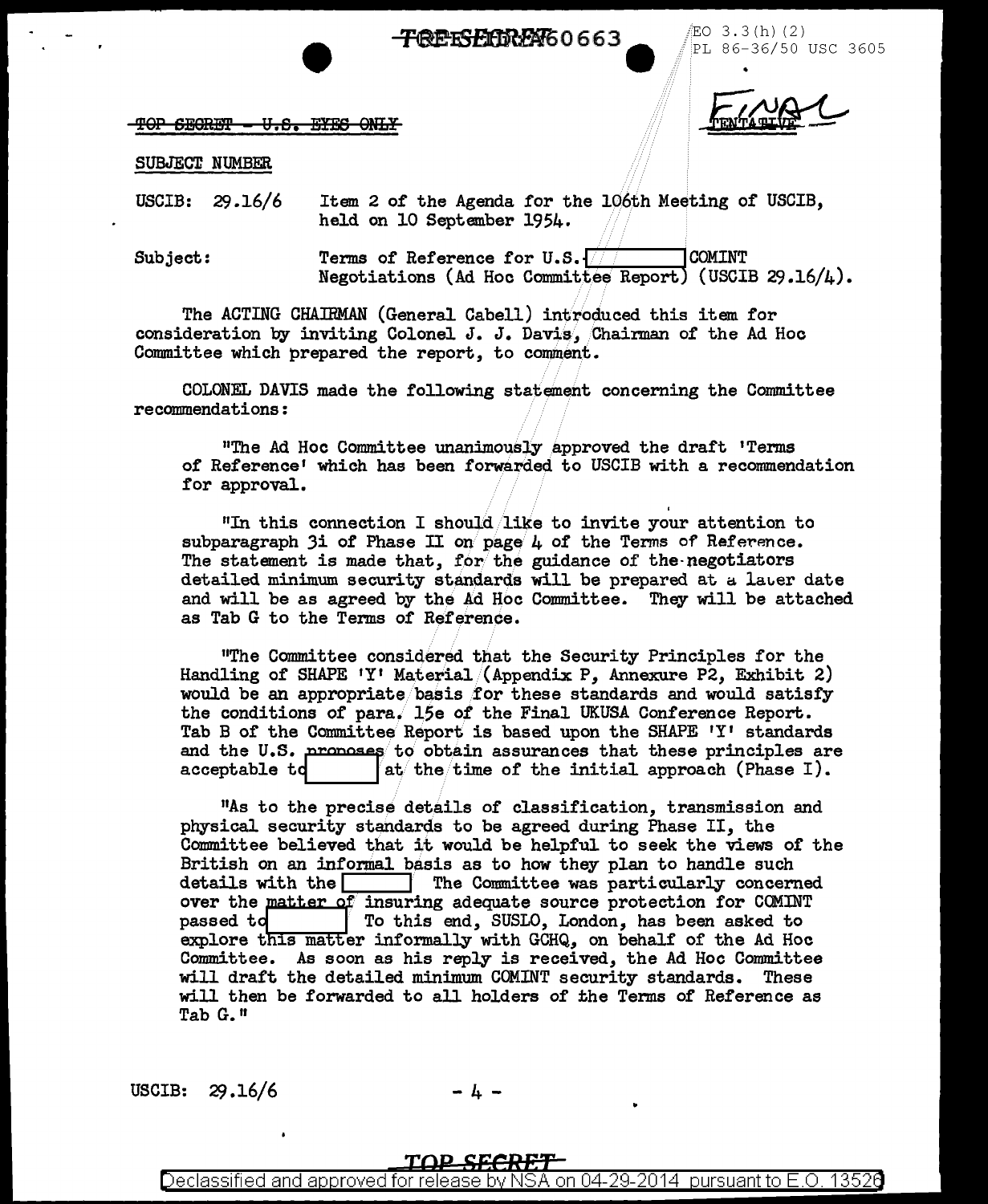# TOPREEREF: A60663

TOP SECRET - U.S. EYES ONLY

 $EO$  3.3 $(h)$  (2) PL 86-36/50 USC 3605

USCIB: ';!J.16/6 ::1L c,\lllllll stated that ir present ~ch~iµes are f ollcwed the lwill have already been approached./ on. t.h. e SHAPE 11Y11 proposal when e pproach outlined in the instant report is made.

The ACTING CHAIRMAN asked for comments on the Ad Hoc report.

ADMIRAL ESPE invited the attention of the members to paragraph 3f, page *3,* and asked if the parenthetical expression therein, viz,  $"$ (at least twice a week)", is intended to be literally construed.

GENERAL CANINE replied by stating that the frequency of contacts is most important and should be specifically provided for. He added that he was not, however, insistent that this specific wording be retained, so long as the need for direct and frequent contact is recognized. He went on to add that in the case of  $\vert$  there is a need for a type of on to add that in the case of  $\Box$ agreement somewhat different from that normally made with Third Parties, adding that our eventual success in the case of  $\|$  will depend adding that our eventual success in the case of materially upon our ability to go into the problem thoroughly and wholeheartedly in the initial stages.

The ACTING CHAIRMAN retumed to the proposal made by Admiral Fspe, and asked if there was objection to deletion of the parenthetical expression contained in paragraph *3f* on page *3.* 

There were no objections.

MR. ARMSTRCNG referred to paragraph 5 on page 6, which provides for location of the NSA liaison officer in the U.S. Mission at  $\Box$ , and stated that he does not have the Ambassador's approval of the arrangement. He said that he has no reason to believe that there will be objection; however, he added that it will be necessary to obtain the Ambassador's authorization before proceeding along the lines indicated. He informed the members that the Ambassador is not now indoctrinated.

GENERAL CANINE then asked Mr. Armstrong if there was enough doubt about the Ambassador's possible reaction to warrant the consideration of altematives at this time.

MR. ARMSTRONG replied in the negative.

The members noted this limitation upon implementation of the proposal, and it was understood that NSA and CIA representatives should coordinate with the Department of State member any contemplated action bearing on the paragraph in question.

USCIB: 29.16/6 - 5 -

## **TOP SECRET**